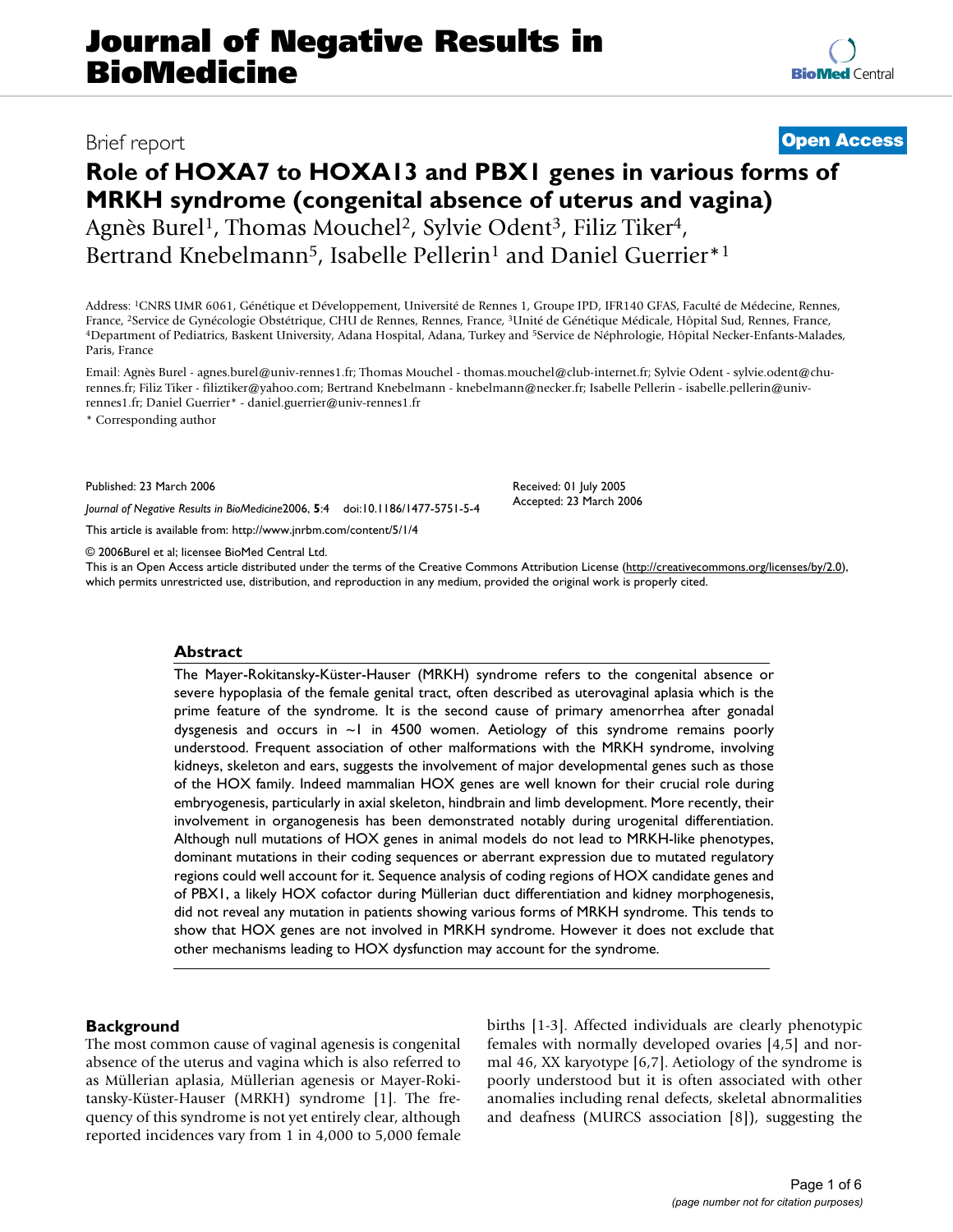involvement of major developmental genes such as HOX genes [9-12].

The homeobox (HOX) genes belong to a large family of 39 genes organized in four clusters, HOXA, HOXB, HOXC and HOXD, each on a different chromosome. During organogenesis, the proteins encoded by these genes act through various and highly complex spatiotemporal combinations to trigger positional identity of embryonic cells. This determines the patterning and segment identity along the anterior-posterior axis of the skeleton and a variety of organ systems [13]. For instance, 30 HOX proteins participate to the elaboration of the spine, 12 for the digestive tract and 7 for the urogenital tract [14]. More precisely, Müllerian ducts (the primordia for oviducts, uterus, cervix and anterior vagina) development seems to involve relatively few HOX genes in the mouse model. Indeed, HOXA7 [15], HOXA9 to HOXA13 [16], as well as HOXD9 to HOXD13 [17], are expressed along the differentiating Müllerian duct. However, alteration of the female genital tract is only observed in HOXA10, -A11 and -A13 deficient mice (homozygotic inactivation of the gene): – in HOXA10 -/- mice, the upper part of the uterus is transformed into oviduct, the uterotubular junction is abnormal as well as the uterine epithelium and an anterior homeotic transformation of lumbar vertebrae has occurred [18]; – in HOXA11 -/- mice, the uterus is thinner and shorter than normal and endometrial glands have not developed [19]; in HOXA13 -/- mice, the distal Müllerian duct has not developed [20]. Finally HOXA10 to HOXA13 are also expressed in the developing kidney [21] and are both required for correct patterning of the skeleton [22].

HOX proteins share in common a highly conserved 60 amino acid DNA binding motif referred to as the homeodomain. Proteins containing this domain are regulatory factors that control expression of target genes [23]. Their high biological specificity comes from cooperation with specific cofactors that contribute to modulate DNA binding specificity. Members of the three amino-acid loop extension (TALE) class of homeodomain proteins that comprise the mammalian PBX proteins [24] and the MEIS-like TALE factors or MEINOX group (mammalian MEIS and PREP1 proteins) [25] are now considered as essential cofactors forming heterotrimeric complexes with HOX proteins that regulate specific target gene transcription [26]. Among these cofactors, PBX1 is of great interest in regards to malformations found in MRKH syndrome: it

**Table 1: Forward (F) and reverse (R) primers used for PCR-mediated amplification of genomic DNA of HOXA7 to HOXA13 genes exons.**

| <b>Primer name</b>                       | <b>Gene segment</b>          | Sequence 5'-3'                                                 | Product size (bp) |
|------------------------------------------|------------------------------|----------------------------------------------------------------|-------------------|
| HOXA 7-1-F<br>HOXA 7-1-R                 | HOXA-7 exon I                | <b>TTGGTGTAAATCTGGGGGTG</b><br><b>TTAAAACCAGAAAGGCTGCG</b>     | 637               |
| <b>HOXA 7-2-F</b><br><b>HOXA 7-2-R</b>   | HOXA-7 exon 2                | GACTAGGCCAGGAGGAAGGT<br>GGGAGCTGGAGTAGGTGATG                   | 697               |
| HOXA 9-1a-F<br>HOXA 9-1a-R               | HOXA-9 exon 1 (first half)   | <b>TGCCACCAAGTTGTTACATGA</b><br>CAGCGGTTCAGGTTTAATGC           | 492               |
| HOXA 9-1b-F<br>HOXA 9-1b-R               | HOXA-9 exon 1 (second half)  | <b>GCAGGTACATGCGCTCCT</b><br>AAGGCAGGCTCGAGAGAAAC              | 356               |
| $HOXA 9-2-F$<br><b>HOXA 9-2-R</b>        | HOXA-9 exon 2                | <b>TGTGCGTCTTCTGCTCCTAA</b><br><b>CGGACAGTTCTTTCTTTTTCTCTC</b> | 343               |
| HOXA 10-1a-F<br>HOXA 10-1a-R             | HOXA-10 exon 1 (first half)  | <b>CTCCTGGCCCATCAATACAG</b><br><b>GAGACTTTGGGGCATTTGTC</b>     | 728               |
| HOXA 10-1b-F<br>HOXA 10-1b-R             | HOXA-10 exon 1 (second half) | <b>GCGCAGAACATCAAAGAAGA</b><br><b>TCCTTGTGTCTGCCTGTCTG</b>     | 535               |
| <b>HOXA 10-2-F</b><br><b>HOXA 10-2-R</b> | HOXA-10 exon 2               | <b>TGGCCTCGACTTAATCATCC</b><br>AGACAGAGGGAGGGGACCAG            | 378               |
| HOXA 11-1a-F<br>HOXA 11-1a-R             | HOXA-11 exon 1 (first half)  | CAGCTGCAGTGGAGAATCAT<br><b>CTTCTCGGCGCTCTTGTC</b>              | 562               |
| HOXA II-Ib-F<br>HOXA II-Ib-R             | HOXA-11 exon 1 (second half) | <b>TTTTTCGAGACAGCCTACGG</b><br><b>TGCGCTAGATTTCCAACTCC</b>     | 340               |
| <b>HOXA 11-2-F</b><br><b>HOXA 11-2-R</b> | HOXA-II exon 2               | <b>CTCACCCCATGCCTTTTCT</b><br><b>GTCAAGGGCAAAATCTGCAT</b>      | 331               |
| HOXA 13-1a-F<br>HOXA 13-1a-R             | HOXA-13 exon 1 (first half)  | <b>ACTGGGGTCTTCTCCATGC</b><br>TGGTGGTAGAAGGCGAACTC             | 727               |
| <b>HOXA 13-1b-F</b><br>HOXA 13-1b-R      | HOXA-13 exon 1 (second half) | CAACGCCATCAAGTCGTG<br>AAGACCAGGGCTGGGAATAG                     | 389               |
| <b>HOXA 13-2-F</b><br><b>HOXA 13-2-R</b> | HOXA-13 exon 2               | <b>CCGATCCCTGTGTAACTTGC</b><br>ATTATCTGGGCAAAGCAACG            | 331               |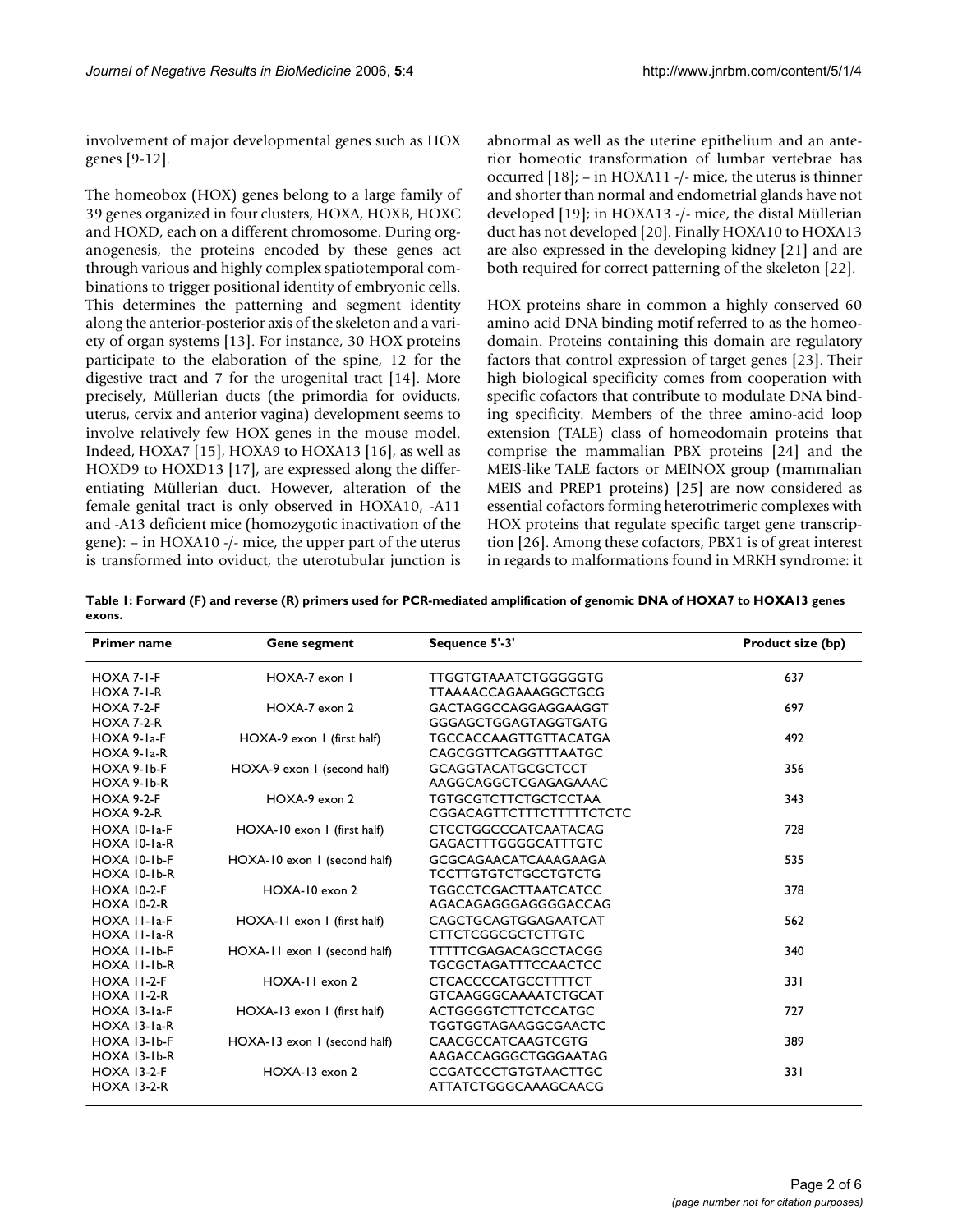| <b>Primer name</b> | Gene segment | Sequence 5'-3'                | Product size (bp) |
|--------------------|--------------|-------------------------------|-------------------|
| PBXI-I-F           | PBXI exon I  | TTTCCCCCTTCCCTGTTTAT          | 334               |
| PBXI-I-R           |              | <b>GTGATTCGGTTCCCATTGTT</b>   |                   |
| <b>PBX1-2-F</b>    | PBXI exon 2  | CAAATGTTTTCACCCTGTGC          | 223               |
| PBX1-2-R           |              | TTTGTGACTGCTGGTTAAGTGA        |                   |
| PBX1-3-F           | PBXI exon 3  | TGGCAGCTTATGTAGCCAAA          | 404               |
| PBX1-3-R           |              | <b>GTTGTGCTTCCTCCACCCT</b>    |                   |
| PBX1-4-F           | PBXI exon 4  | <b>GCCCACGTGGCCTAATGTCATA</b> | 372               |
| PBX1-4-R           |              | TGGGGTGAAACTAGAGCCTG          |                   |
| PBX1-5-F           | PBX1 exon 5  | <b>TGCTCCAAATTCACCTTTTG</b>   | 33 I              |
| PBX1-5-R           |              | AAGACCTCTAAGAGCCTGCC          |                   |
| PBX1-6-F           | PBXI exon 6  | <b>TTCACCTCTCCCCATAAAGCC</b>  | 324               |
| <b>PBX1-6-R</b>    |              | CCCAATGTAGGAACAGCCAG          |                   |
| PBX1-7-F           | PBX1 exon 7  | <b>GGTTGCTTTGCATGTCATTC</b>   | 354               |
| <b>PBX1-7-R</b>    |              | <b>TCTTGATTTTGGTTCGGTCG</b>   |                   |
| PBX1-8-F           | PBXI exon 8  | <b>TCTGCCTCCCTTTTCCTACA</b>   | 304               |
| PBX1-8-R           |              | GATGGCATGACCGATACAGA          |                   |
| PBX1-9-F           | PBXI exon 9  | AAACAGCCACCCAATCTCAG          | 261               |
| PBX1-9-R           |              | TGTTTGCTGATTGCTTCGAC          |                   |

**Table 2: Forward (F) and reverse (R) primers used for PCR-mediated amplification of genomic DNA of PBX1 gene exons.**

is required for skeletal development and patterning [27], kidney morphogenesis [28] and especially, its gene inactivation leads to absence of Müllerian structures [29]. Interestingly, PBX1 is expressed in the Müllerian ducts at the onset of genital tract differentiation whereas it is absent of Wolffian ducts (the primordia for male inner genital tract) during the same period and in both sexes [30].

These overall data led us to investigate HOXA7, -A9, -A10, -A11 and -A13 genes, as well as PBX1, in several MRKH patients showing a wide range of malformations, from isolated uterovaginal aplasia to severe MURCS association. However null mutations of these genes do not result in MRKH-like phenotype in the mouse model. This is why we decided to search for simple or discrete mutations within their coding and splicing sequences. Indeed, dominant or loss-of-function mutations can impair ability of the corresponding proteins to fulfil their biological role as already showed for HOXD13 [31,32].

#### **Case reports** *Patient 1*

This patient was initially evaluated for a vesicoureteric reflux that required surgical treatment during which a small left kidney and a partial uterine agenesis with rudimentary left horn were noticed. This was confirmed latter by laparoscopy when she was 13 year old. Additional examination revealed several skeletal abnormalities: coxa valga, unequal leg length, flexus adductus as well as L4 vertebra and sacrum malformation. At 18 year of age, laparoscopic-assisted Vechietti procedure [33] was performed. Finally her karyotype was normal.

## *Patient 2*

This 25-year-old white woman was initially evaluated for proteinuria. Examination revealed a right single pelvic kidney and uterovaginal agenesis. She had normal sexual secondary development. Kidney biopsy showed focal and segmental hyalinosis. Spine radiograms were normal. Her karyotype was normal. At 26, she was treated by sigmoid colpoplasty [34]. During surgery, uterovaginal agenesis was confirmed with small rudimentary uterine horns.

# *Patient 3*

This 20-year-old white woman was evaluated for primary amenorrhea. She had normal secondary sexual development. There was no cyclic abdominal pain. Family history was unremarkable. The MRKH diagnosis was confirmed by laparoscopy. Absence of right ovary and fallopian tube was noticed during surgery. However, ultrasound examination showed normal kidneys.

### *Patients 4 to 6*

These patients are three Turkish sisters already described [35] (patients III2, III3, III5 of pedigree). Interestingly, in this family, the fourth sister (III4) was not affected but two paternal aunts (II6 and II7), among 8 siblings, were sterile and were told they had no uterus. This three sisters case corresponds to typical MRKH syndrome with primary amenorrhea, normal sexual secondary development and absence of the vagina at physical evaluation. The Müllerian agenesis was confirmed by ultrasound examination and magnetic resonance imaging of pelvis. Their karyotypes were normal. Intravenous pyelogram and spine radiograms were normal in each case.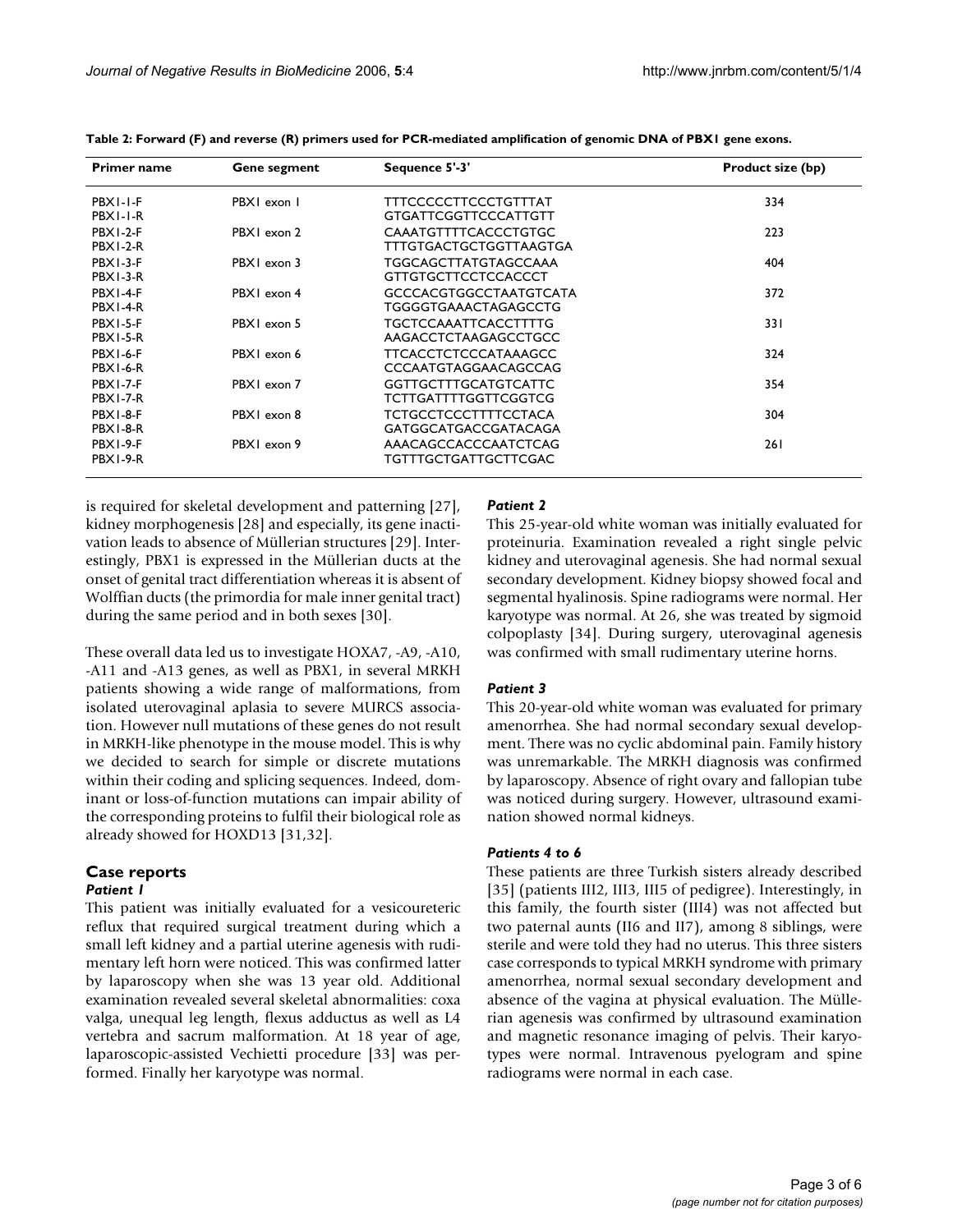# **PCR Amplification and sequencing**

Total genomic DNA was prepared from peripheral blood leukocytes according to standard procedures [36]. Local ethical review and consenting procedures were followed. PCR primers were designed to amplify HOXA7, HOXA9, HOXA10, HOXA11, HOXA13 (Table 1) and PBX1 coding exons (Table 2). PCR reactions were carried out in 25 µl containing 500 ng genomic DNA, PCR buffer (50 mM KCl, 10 mM Tris HCl, pH 9.0), 1.5 mM MgCl2, 0.2 mM dNTP, 10 pmol of each primer, and 2.5 U *Taq* polymerase (Promega). PCR amplification was carried out using the "touchdown" methodology, with an initial denaturation step at 96°C for 3 min. followed by 19 touchdown cycles of 45 s at 96°C, 45 s at an initial melting temperature (Tm) of 69°C (with a 1°C Tm decrease by each cycle), and 60 s at 72°C. Amplification was then achieved by 11 cycles of 45 s at 96 $^{\circ}$ C, 45 s at 50 $^{\circ}$ C, and 60 s at 72 $^{\circ}$ C, with a final extension at 72°C for 10 min. For the N-terminal exon 1 of HOXA13 gene, DMSO (5%) was added to PCR mix. 6 µl PCR product previously controlled on a 2% agarose gel, was incubated with 5 units of exonuclease I (Amersham Biosciences) and 1 unit of shrimp alkaline phosphatase (Amersham Pharmacia) in order to digest remaining primers and to inactivate unincorporated nucleotides. The enzymatic reaction was stopped by a step at 90°C for 15 min. Bidirectional sequencing of the PCR products was achieved using the BigDye Terminator chemistry (PE Applied Biosystems) and each of exon-specific primers. Electrophoresis and analysis were performed on an ABI Prism 377 (PE Applied Biosystems). Sequences were analyzed and compared with sequences downloaded from GenBank by DNAStar software (DNAStar).

# **Results and discussion**

The pattern of malformations observed in MRKH patients was, in our hypothesis, in favour of a HOX gene dysfunction. However no mutation as well as length/nucleotide polymorphism was found in the coding sequences of HOXA7 to -A13 genes of the patients we investigated. This probably refutes the hypothesis of dominant or loss-offunction mutations like those found in HOXD13 [31,32] and seems to show that quality of the corresponding proteins, if correctly expressed, can not be incriminated. Interestingly, reduced quantity of HOXA proteins (haploinsufficiency of the entire HOXA gene cluster) does not cause any of the major malformations observed in MRKH syndrome but leads to other congenital anomalies [37]. Nevertheless, other mechanisms can be suggested, such as upstream misregulation of some genes of the HOXA cluster, post-transcriptional anomalies, HOX partners' deficiency or defaults in HOX-target genes, all potentially leading to HOX-like phenotypes.

HOX genes clusters undergo very complex transcriptional controls during development, including general switch

such as retinoic acid induction [38], FGFs [39,40] or Wnt [41] signalling, self-regulatory loops, specific induction or repression of HOX genes within the same cluster [42-44], as well as post-transcriptional regulations [45,46]. Although large-scale developmental signals deficiency would probably not account for restricted and non lethal malformations such as those observed for the MRKH syndrome, HOX misregulation due to mutations/deletions outside the coding regions could do it as already described in the HOXD gene cluster [47] and in HOXA13 gene promoter [48]. Some few regulatory regions have been characterized in the HOXA gene cluster among which, the socalled HCR (Human Control Region) [49] lying next to HOXA7, a gene somehow involved in Müllerian differentiation [15]. This 1.1 kb DNA sequence, as well as its conserved mouse equivalent, has been shown to set the anterior boundary of HOXA7 expression [49] and therefore putative other HOXA genes of the same cluster. Southern-blot experiments aiming at detecting length polymorphism such as deletion or duplication in the [HCR-HOXA7] area did not reveal any major genetic event in any of the patients investigated (results not shown). This however does not imply that other regulatory regions still uncharacterized in the HOXA cluster, may not be involved in the MRKH syndrome.

Post-transcriptional regulations also take place in the overall mechanisms of HOX gene expression and participate to the elaboration of the code referred to as "combinatorial HOX code". In this way, normal and alternative splicing of HOX pre-messengers [45,46] often results in two isoforms that putatively can antagonize each other [50,51]. In our experimental approach, we designed PCR/ sequencing primers so that we were able to verify the correct splicing acceptor and donor sites sequences of all exons for every gene investigated (including PBX1). No mutation was found in these sites.

PBX1 is one of the HOX genes' partners the most likely to be involved in the MRKH syndrome. Heterozygotic (+/-) inactivation of this gene does not provoke any congenital malformation in the mouse model whereas homozygotic (-/-) mice embryos die before birth due to multiple and severe malformations [27]. Therefore haploinsufficiency will probably not cause MRKH phenotype although mono-allelic mutations in a coding region of the gene may well lead to a dominant and deleterious effect such as titrating of HOX proteins clustered in non functional complexes. We carefully sequenced the overall exons of PBX1 in every patient and did not observe any mutation.

# **Conclusion**

Investigation of candidate genes in biomedical research has often been unsuccessful unless target genes were obvious (for instance, see [52-54]). HOX genes, which play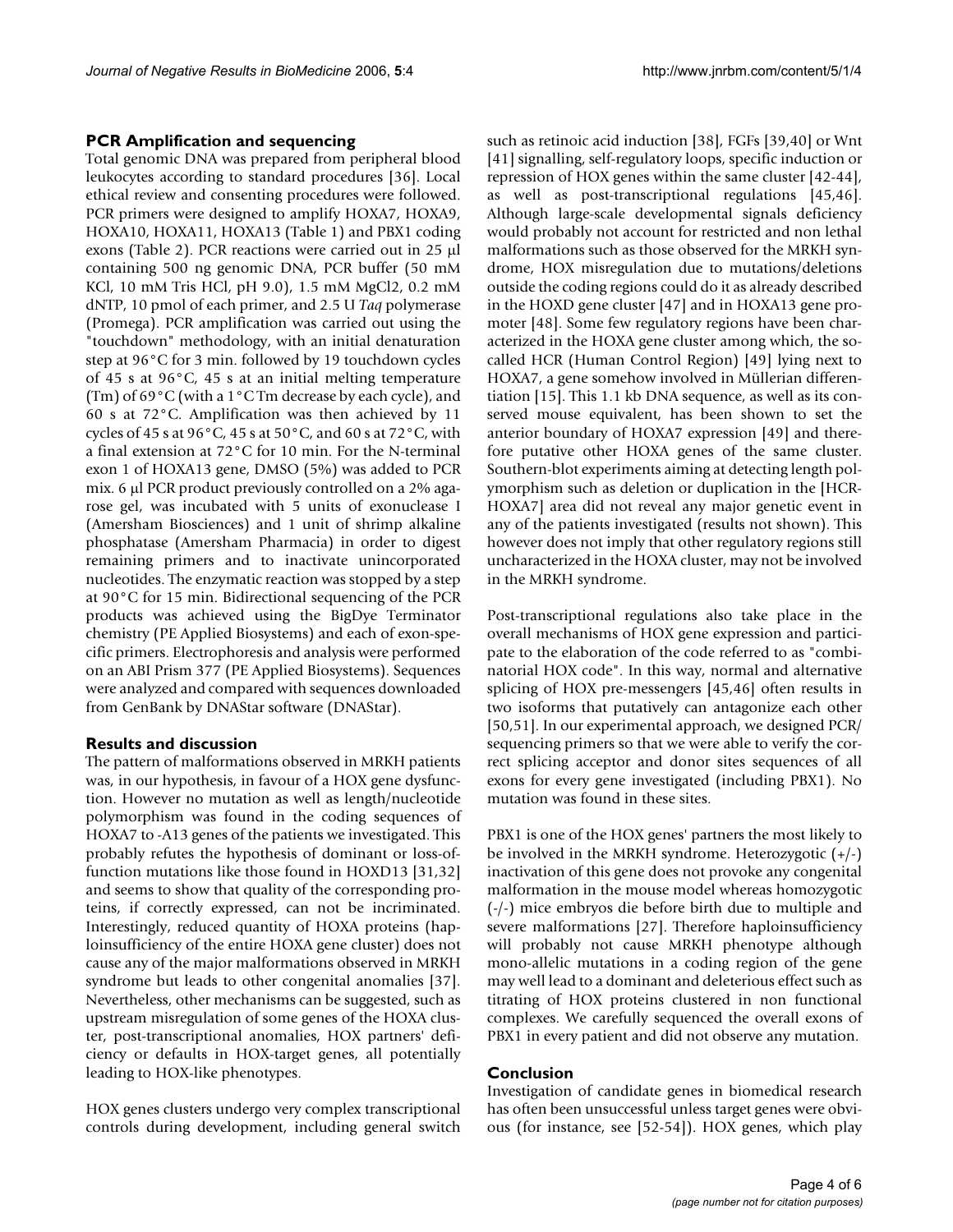numerous roles during development, were good candidates for MRKH syndrome, based on deduction from their expression pattern during mouse development and from the phenotype of mice with a targeted disruption or overexpression of a specific HOX gene. Similar hypotheses were assumed for others congenital malformations or syndromes and revealed the involvement of these genes [55,56]. We based the present work on the investigation of MRKH patients showing various malformations associated with uterovaginal aplasia. This choice was based on the probable multigenic origins of the syndrome, assuming that at least one case would lead to evidence mutation of either a coding sequence of a HOX gene or part of the HOXA cluster (HOXA7 to -A13). Amongst the various MRKH cases analysed, we did not find any mutation in the coding sequences or in the [HCR-HOXA7] region. However, we did not sequence the whole HOXA cluster in every patient as this would have been a tremendous work but rather targeted genomic regions (coding sequences, splicing sites, regulatory sequences). Our negative results therefore do not mean that HOX genes are not involved in the syndrome. Additional investigation is necessary to settle or not the HOX hypothesis. This requires performing genetic linkage analysis of familial cases and wholegenome scan to seek for candidate chromosomal loci.

#### **Authors' contributions**

- AB was in charge of most of the PCR and sequencing reactions

- TM co-initiated this program and delineated MRKH syndromes in patients 1 and 3

- SO contributed to the diagnosis and was in charge of medical genetics

- FT provided biological samples of patients 4–6
- BK provided biological samples of patient 2

- IP created a new research group focused on molecular events triggering normal and pathological differentiation of the Müllerian ducts. She therefore offered the opportunity to DG to set up a proper clinical research program aiming at understanding the genetics of MRKH syndrome.

- DG initiated the study in IP's group and has been leading this research program since then.

#### **Acknowledgements**

We are indebted to Céline Hamon for genomic DNA purification and to Stéphane Dréano for technical help in running the automatic sequencing apparatus. DG is very grateful to Dr. Mehdi Alizadeh for helpful advice in genetics. This work was supported by the CNRS and by grants from Rennes Métropole, Conseil Régional de Bretagne and La Fondation Langlois.

#### **References**

- 1. Griffin JE, Edwards C, Madden JD, Harrod MJ, Wilson JD: **[Congeni](http://www.ncbi.nlm.nih.gov/entrez/query.fcgi?cmd=Retrieve&db=PubMed&dopt=Abstract&list_uids=782313)[tal absence of the vagina. The Mayer-Rokitansky-Kuster-](http://www.ncbi.nlm.nih.gov/entrez/query.fcgi?cmd=Retrieve&db=PubMed&dopt=Abstract&list_uids=782313)[Hauser syndrome.](http://www.ncbi.nlm.nih.gov/entrez/query.fcgi?cmd=Retrieve&db=PubMed&dopt=Abstract&list_uids=782313)** *Ann Intern Med* 1976, **85:**224-236.
- 2. Varner RE, Younger JB, Blackwell RE: **[Mullerian dysgenesis.](http://www.ncbi.nlm.nih.gov/entrez/query.fcgi?cmd=Retrieve&db=PubMed&dopt=Abstract&list_uids=4020785)** *J Reprod Med* 1985, **30:**443-450.
- 3. Folch M, Pigem I, Konje JC: **[Mullerian agenesis: etiology, diagno](http://www.ncbi.nlm.nih.gov/entrez/query.fcgi?cmd=Retrieve&db=PubMed&dopt=Abstract&list_uids=11023205)[sis, and management.](http://www.ncbi.nlm.nih.gov/entrez/query.fcgi?cmd=Retrieve&db=PubMed&dopt=Abstract&list_uids=11023205)** *Obstet Gynecol Surv* 2000, **55:**644-649.
- 4. Fraser IS, Baird DT, Hobson BM, Michie EA, Hunter W: **[Cyclical](http://www.ncbi.nlm.nih.gov/entrez/query.fcgi?cmd=Retrieve&db=PubMed&dopt=Abstract&list_uids=4686370) [ovarian function in women with congenital absence of the](http://www.ncbi.nlm.nih.gov/entrez/query.fcgi?cmd=Retrieve&db=PubMed&dopt=Abstract&list_uids=4686370) [uterus and vagina.](http://www.ncbi.nlm.nih.gov/entrez/query.fcgi?cmd=Retrieve&db=PubMed&dopt=Abstract&list_uids=4686370)** *J Clin Endocrinol Metab* 1973, **36:**634-637.
- 5. Shane JM, Wilson EA, Schiff I, Naftolin F: **[A preliminary report on](http://www.ncbi.nlm.nih.gov/entrez/query.fcgi?cmd=Retrieve&db=PubMed&dopt=Abstract&list_uids=319667) [gonadotropin responsivity in the Rokitansky-Kuster-Hauser](http://www.ncbi.nlm.nih.gov/entrez/query.fcgi?cmd=Retrieve&db=PubMed&dopt=Abstract&list_uids=319667) [syndrome \(congenitally absent uterus\).](http://www.ncbi.nlm.nih.gov/entrez/query.fcgi?cmd=Retrieve&db=PubMed&dopt=Abstract&list_uids=319667)** *Am J Obstet Gynecol* 1977, **127:**326-327.
- 6. Azoury RS, Jones HWJ: **[Cytogenetic findings in patients with](http://www.ncbi.nlm.nih.gov/entrez/query.fcgi?cmd=Retrieve&db=PubMed&dopt=Abstract&list_uids=5900654) [congenital absence of the vagina.](http://www.ncbi.nlm.nih.gov/entrez/query.fcgi?cmd=Retrieve&db=PubMed&dopt=Abstract&list_uids=5900654)** *Am J Obstet Gynecol* 1966, **94:**178-180.
- 7. Sarto GE: **[Cytogenetics of fifty patients with primary amenor](http://www.ncbi.nlm.nih.gov/entrez/query.fcgi?cmd=Retrieve&db=PubMed&dopt=Abstract&list_uids=4820908)[rhea.](http://www.ncbi.nlm.nih.gov/entrez/query.fcgi?cmd=Retrieve&db=PubMed&dopt=Abstract&list_uids=4820908)** *Am J Obstet Gynecol* 1974, **119:**14-23.
- 8. Duncan PA, Shapiro LR, Stangel JJ, Klein RM, Addonizio JC: **[The](http://www.ncbi.nlm.nih.gov/entrez/query.fcgi?cmd=Retrieve&db=PubMed&dopt=Abstract&list_uids=469663) [MURCS association: Mullerian duct aplasia, renal aplasia,](http://www.ncbi.nlm.nih.gov/entrez/query.fcgi?cmd=Retrieve&db=PubMed&dopt=Abstract&list_uids=469663)** [and cervicothoracic somite dysplasia.](http://www.ncbi.nlm.nih.gov/entrez/query.fcgi?cmd=Retrieve&db=PubMed&dopt=Abstract&list_uids=469663) **95:**399-402.
- 9. Simpson JL: **[Genetics of the female reproductive ducts.](http://www.ncbi.nlm.nih.gov/entrez/query.fcgi?cmd=Retrieve&db=PubMed&dopt=Abstract&list_uids=10727998)** *Am J Med Genet* 1999, **89:**224-239.
- 10. Kobayashi A, Behringer RR: **[Developmental genetics of the](http://www.ncbi.nlm.nih.gov/entrez/query.fcgi?cmd=Retrieve&db=PubMed&dopt=Abstract&list_uids=14631357) [female reproductive tract in mammals.](http://www.ncbi.nlm.nih.gov/entrez/query.fcgi?cmd=Retrieve&db=PubMed&dopt=Abstract&list_uids=14631357)** *Nat Rev Genet* 2003, **4:**969-980.
- 11. Goodman FR: **[Congenital abnormalities of body patterning:](http://www.ncbi.nlm.nih.gov/entrez/query.fcgi?cmd=Retrieve&db=PubMed&dopt=Abstract&list_uids=12944067) [embryology revisited.](http://www.ncbi.nlm.nih.gov/entrez/query.fcgi?cmd=Retrieve&db=PubMed&dopt=Abstract&list_uids=12944067)** *Lancet* 2003, **362:**651-662.
- 12. Guerrier D, Mouchel T, Pasquier L, Pellerin I: **[The Mayer-Rokitan](http://www.ncbi.nlm.nih.gov/entrez/query.fcgi?cmd=Retrieve&db=PubMed&dopt=Abstract&list_uids=16441882)sky-Kuster-Hauser syndrome (congenital absence of uterus [and vagina\)--phenotypic manifestations and genetic](http://www.ncbi.nlm.nih.gov/entrez/query.fcgi?cmd=Retrieve&db=PubMed&dopt=Abstract&list_uids=16441882) [approaches.](http://www.ncbi.nlm.nih.gov/entrez/query.fcgi?cmd=Retrieve&db=PubMed&dopt=Abstract&list_uids=16441882)** *J Negat Results Biomed* 2006, **5:**1.
- 13. Hombria JC, Lovegrove B: **[Beyond homeosis--HOX function in](http://www.ncbi.nlm.nih.gov/entrez/query.fcgi?cmd=Retrieve&db=PubMed&dopt=Abstract&list_uids=14641327)** [morphogenesis and organogenesis.](http://www.ncbi.nlm.nih.gov/entrez/query.fcgi?cmd=Retrieve&db=PubMed&dopt=Abstract&list_uids=14641327) **71:**461-476.
- 14. Stein S, Fritsch R, Lemaire L, Kessel M: **[Checklist: vertebrate](http://www.ncbi.nlm.nih.gov/entrez/query.fcgi?cmd=Retrieve&db=PubMed&dopt=Abstract&list_uids=8734502) [homeobox genes.](http://www.ncbi.nlm.nih.gov/entrez/query.fcgi?cmd=Retrieve&db=PubMed&dopt=Abstract&list_uids=8734502)** *Mech Dev* 1996, **55:**91-108.
- 15. Naora H, Montz FJ, Chai CY, Roden RB: **[Aberrant expression of](http://www.ncbi.nlm.nih.gov/entrez/query.fcgi?cmd=Retrieve&db=PubMed&dopt=Abstract&list_uids=11742062) homeobox gene HOXA7 is associated with mullerian-like [differentiation of epithelial ovarian tumors and the genera](http://www.ncbi.nlm.nih.gov/entrez/query.fcgi?cmd=Retrieve&db=PubMed&dopt=Abstract&list_uids=11742062)[tion of a specific autologous antibody response.](http://www.ncbi.nlm.nih.gov/entrez/query.fcgi?cmd=Retrieve&db=PubMed&dopt=Abstract&list_uids=11742062)** *Proc Natl Acad Sci U S A* 2001, **98:**15209-15214.
- 16. Taylor HS, Vanden Heuvel GB, Igarashi P: **[A conserved Hox axis in](http://www.ncbi.nlm.nih.gov/entrez/query.fcgi?cmd=Retrieve&db=PubMed&dopt=Abstract&list_uids=9408238) the mouse and human female reproductive system: late [establishment and persistent adult expression of the Hoxa](http://www.ncbi.nlm.nih.gov/entrez/query.fcgi?cmd=Retrieve&db=PubMed&dopt=Abstract&list_uids=9408238) [cluster genes.](http://www.ncbi.nlm.nih.gov/entrez/query.fcgi?cmd=Retrieve&db=PubMed&dopt=Abstract&list_uids=9408238)** *Biol Reprod* 1997, **57:**1338-1345.
- 17. Dolle P, Izpisua-Belmonte JC, Brown JM, Tickle C, Duboule D: **[HOX-](http://www.ncbi.nlm.nih.gov/entrez/query.fcgi?cmd=Retrieve&db=PubMed&dopt=Abstract&list_uids=1680771)[4 genes and the morphogenesis of mammalian genitalia.](http://www.ncbi.nlm.nih.gov/entrez/query.fcgi?cmd=Retrieve&db=PubMed&dopt=Abstract&list_uids=1680771)** *Genes Dev* 1991, **5:**1767-1767.
- 18. Satokata I, Benson G, Maas R: **[Sexually dimorphic sterility phe](http://www.ncbi.nlm.nih.gov/entrez/query.fcgi?cmd=Retrieve&db=PubMed&dopt=Abstract&list_uids=7700356)[notypes in Hoxa10-deficient mice.](http://www.ncbi.nlm.nih.gov/entrez/query.fcgi?cmd=Retrieve&db=PubMed&dopt=Abstract&list_uids=7700356)** *Nature* 1995, **374:**460-463.
- 19. Gendron RL, Paradis H, Hsieh-Li HM, Lee DW, Potter SS, Markoff E: **Abnormal uterine stromal and glandular function associated [with maternal reproductive defects in Hoxa-11 null mice.](http://www.ncbi.nlm.nih.gov/entrez/query.fcgi?cmd=Retrieve&db=PubMed&dopt=Abstract&list_uids=9160706)** *Biol Reprod* 1997, **56:**1097-1105.
- 20. Warot X, Fromental-Ramain C, Fraulob V, Chambon P, Dolle P: **Gene dosage-dependent effects of the Hoxa-13 and Hoxd-13 [mutations on morphogenesis of the terminal parts of the](http://www.ncbi.nlm.nih.gov/entrez/query.fcgi?cmd=Retrieve&db=PubMed&dopt=Abstract&list_uids=9428414)** [digestive and urogenital tracts.](http://www.ncbi.nlm.nih.gov/entrez/query.fcgi?cmd=Retrieve&db=PubMed&dopt=Abstract&list_uids=9428414) **124:**4781-4791.
- 21. Patterson LT, Potter SS: **[Hox genes and kidney patterning.](http://www.ncbi.nlm.nih.gov/entrez/query.fcgi?cmd=Retrieve&db=PubMed&dopt=Abstract&list_uids=12496661)** *Curr Opin Nephrol Hypertens* 2003, **12:**19-23.
- 22. Wellik DM, Capecchi MR: **[Hox10 and Hox11 genes are required](http://www.ncbi.nlm.nih.gov/entrez/query.fcgi?cmd=Retrieve&db=PubMed&dopt=Abstract&list_uids=12869760) [to globally pattern the mammalian skeleton.](http://www.ncbi.nlm.nih.gov/entrez/query.fcgi?cmd=Retrieve&db=PubMed&dopt=Abstract&list_uids=12869760)** *Science* 2003, **301:**363-367.
- 23. McGinnis W, Krumlauf R: **[Homeobox genes and axial pattern](http://www.ncbi.nlm.nih.gov/entrez/query.fcgi?cmd=Retrieve&db=PubMed&dopt=Abstract&list_uids=1346368)[ing.](http://www.ncbi.nlm.nih.gov/entrez/query.fcgi?cmd=Retrieve&db=PubMed&dopt=Abstract&list_uids=1346368)** *Cell* 1992, **68:**283-302.
- 24. Burglin TR: **[Analysis of TALE superclass homeobox genes](http://www.ncbi.nlm.nih.gov/entrez/query.fcgi?cmd=Retrieve&db=PubMed&dopt=Abstract&list_uids=9336443) [\(MEIS, PBC, KNOX, Iroquois, TGIF\) reveals a novel domain](http://www.ncbi.nlm.nih.gov/entrez/query.fcgi?cmd=Retrieve&db=PubMed&dopt=Abstract&list_uids=9336443) [conserved between plants and animals.](http://www.ncbi.nlm.nih.gov/entrez/query.fcgi?cmd=Retrieve&db=PubMed&dopt=Abstract&list_uids=9336443)** *Nucleic Acids Res* 1997, **25:**4173-4180.
- 25. Berthelsen J, Kilstrup-Nielsen C, Blasi F, Mavilio F, Zappavigna V: **[The](http://www.ncbi.nlm.nih.gov/entrez/query.fcgi?cmd=Retrieve&db=PubMed&dopt=Abstract&list_uids=10215622) [subcellular localization of PBX1 and EXD proteins depends](http://www.ncbi.nlm.nih.gov/entrez/query.fcgi?cmd=Retrieve&db=PubMed&dopt=Abstract&list_uids=10215622)**